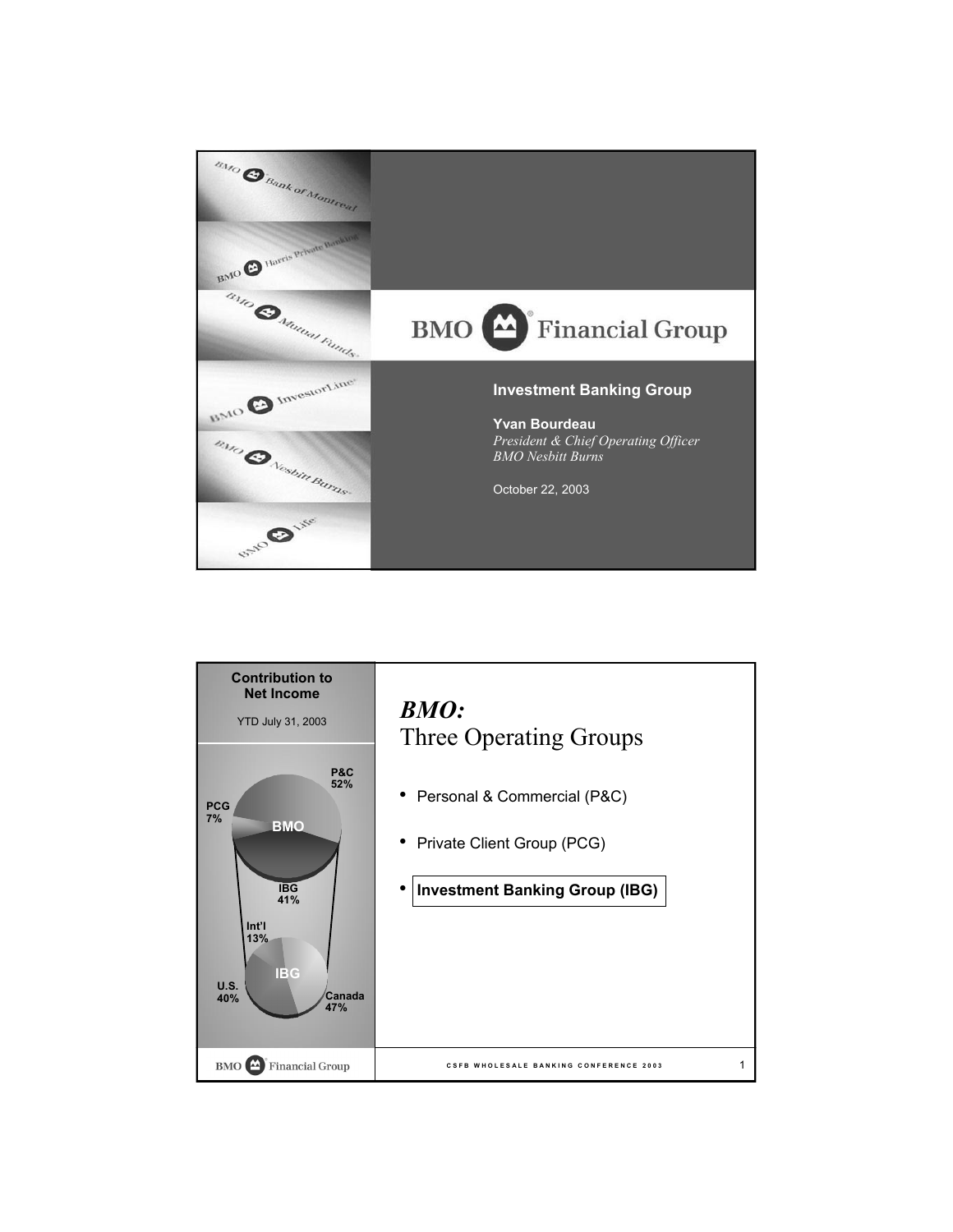

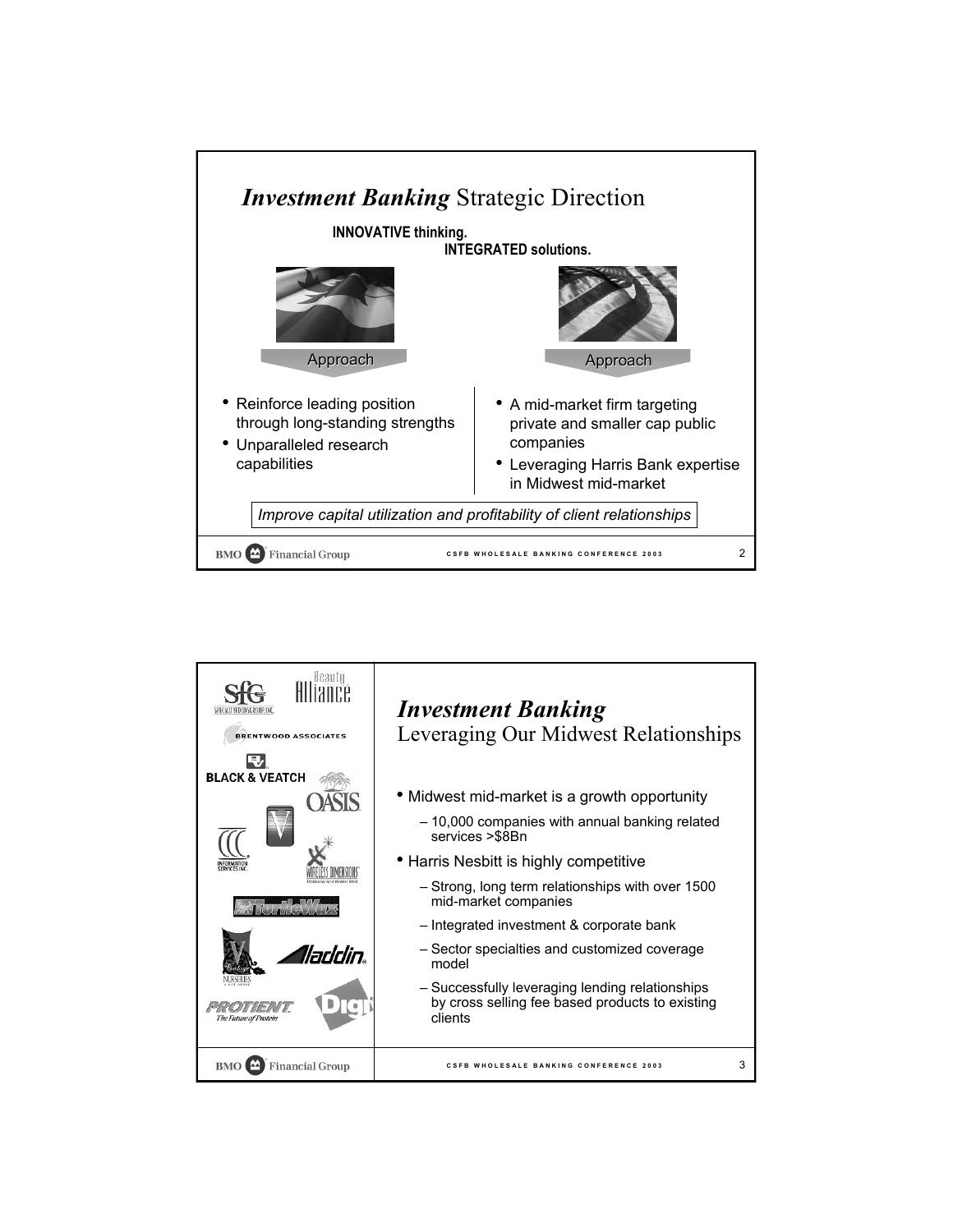| <b>Harris Nesbitt Gerard Locations</b><br>San Francisco<br>Chicago<br><b>Boston</b><br><b>New York</b><br>Los Angelos<br><b>U.S. Offering</b><br>Equity Research Sales & Trading<br>(Acquired with HN Gerard)<br>$\cdot$ M&A<br>Equity / Debt Underwriting<br>Loan Financing<br>Cash Management<br><b>Capital Markets</b><br>Securitization<br>Merchant Banking<br>Wealth Management<br><b>Harris Nesbitt Gerard</b><br><b>Equity Research, Sales &amp;</b><br><b>Trading</b><br>• 17 published research analysts<br>- Healthcare<br>- Technology/Telecom<br>- Enerav<br>$-$ Consumer<br>$-$ Media & Entertainment<br>- Business Services | <b>Investment Banking</b><br><b>Gerard Klauer Mattison</b><br>Rounding Out Our U.S. Offering<br>• Rebranded as Harris Nesbitt Gerard<br>Added mid-market focused equity research,<br>sales and trading<br>• Equity research coverage jumps from 100<br>U.S.-based companies to more than 300<br>• Adds over 650 institutional accounts<br>• Expands middle market banking client base<br>• Provides broader distribution capability for U.S.<br>issuers |
|-------------------------------------------------------------------------------------------------------------------------------------------------------------------------------------------------------------------------------------------------------------------------------------------------------------------------------------------------------------------------------------------------------------------------------------------------------------------------------------------------------------------------------------------------------------------------------------------------------------------------------------------|---------------------------------------------------------------------------------------------------------------------------------------------------------------------------------------------------------------------------------------------------------------------------------------------------------------------------------------------------------------------------------------------------------------------------------------------------------|
| <b>Financial Group</b>                                                                                                                                                                                                                                                                                                                                                                                                                                                                                                                                                                                                                    | 4                                                                                                                                                                                                                                                                                                                                                                                                                                                       |
| <b>BMO</b>                                                                                                                                                                                                                                                                                                                                                                                                                                                                                                                                                                                                                                | <b>CSFB WHOLESALE BANKING CONFERENCE 2003</b>                                                                                                                                                                                                                                                                                                                                                                                                           |